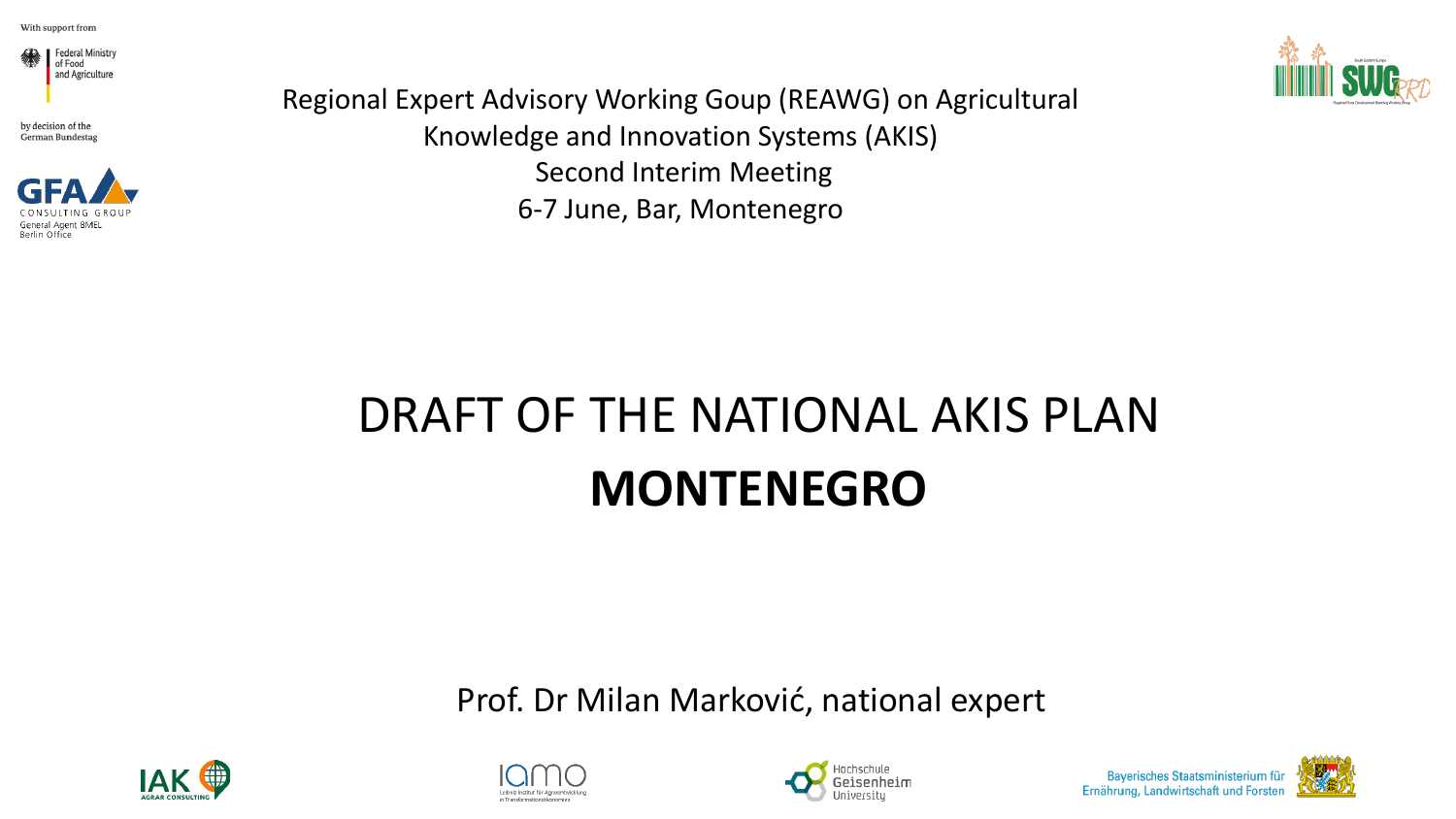

by decision of the German Bundestag





### Montenegrin AKIS in a nutshell

- Many stakeholders/players are involved
- Lack of coordination in the whole AKIS
- Connections among the key players are very weak
- No clear role of the main stakeholders
- Top-down approach is dominant
- Financial support for AKIS is unstable







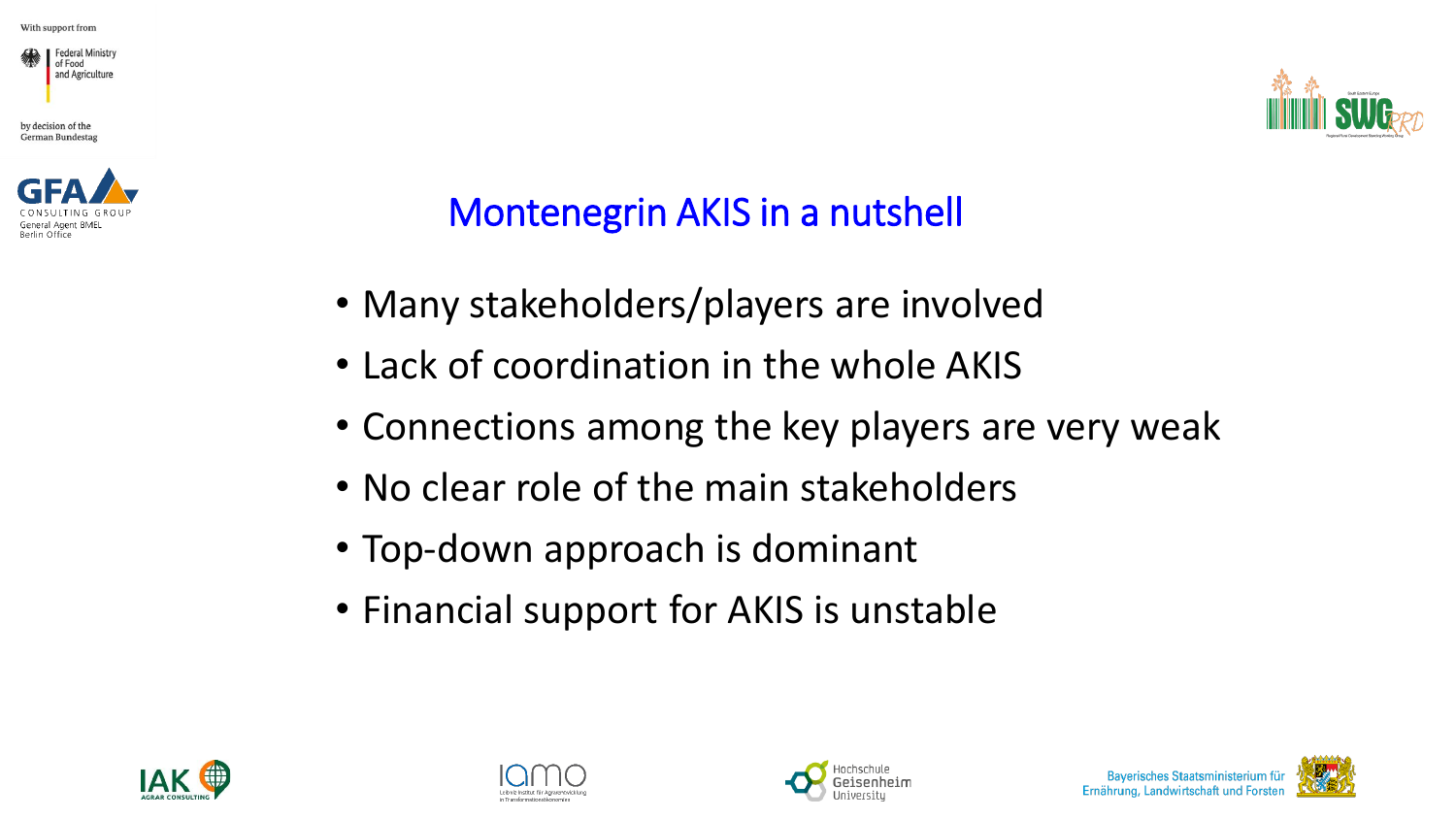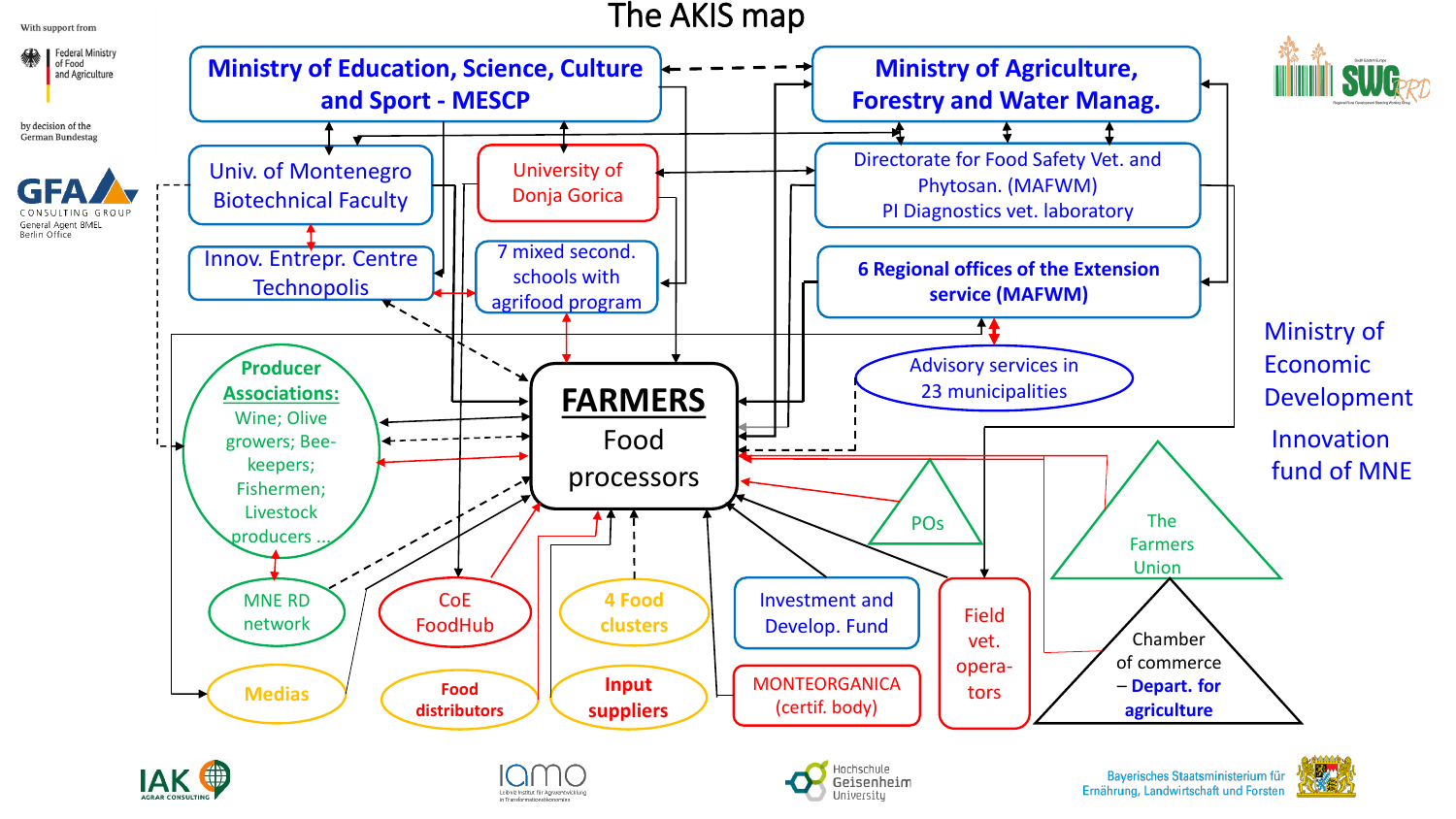





## AKIS roadmap objectives



- **1. To develop the functional AKIS**
- **2. Establishment stronger links between AKIS actors, especially between the research and farming sector**
- **3. Providing Extension service in agriculture being fully functional and meets farmers' needs**
- **4. Capacity building of the key AKIS players**
- **5. Supporting digital transition in agriculture**
- **6. Raising Public awareness on the importance of AKIS**







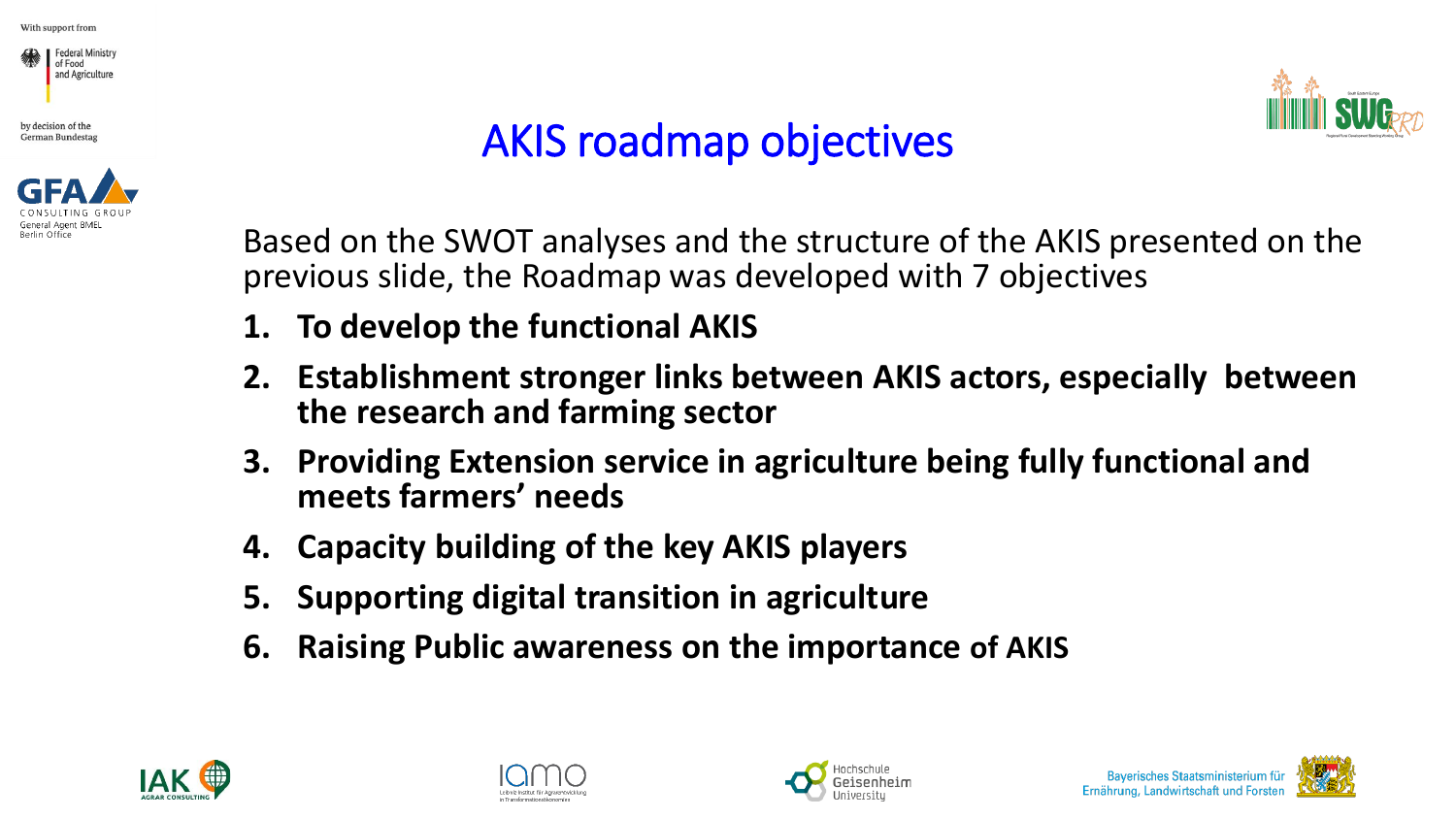







#### **The brief explanatory notes**

- A) The abbreviations used:
- **MAFWM –** Ministry of agriculture, forestry and water management
- **MoSci** Ministry of Science
- **MED** Ministry of economic development
- **MFI** The innovation fund of Montenegro
- **B**) In the last columns of the next tables (Impact and Feasibility) 1 means the least; 7 means the highest impact or feasibility









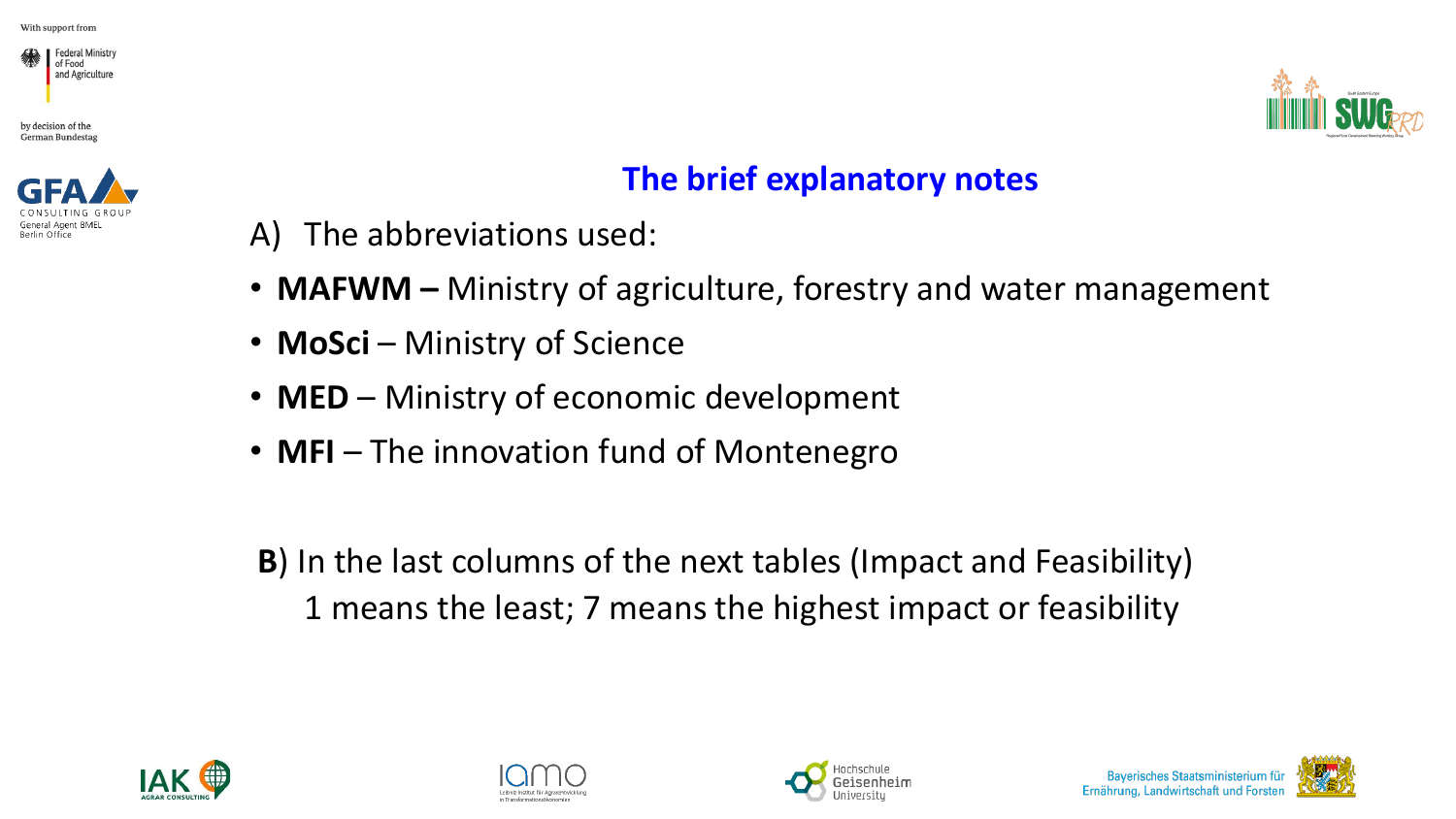|                                                                                                             | <b>Objective 1: To develop the functional AKIS</b>                               |                                                                        |                                                                                |                                       |                    |                  |  |
|-------------------------------------------------------------------------------------------------------------|----------------------------------------------------------------------------------|------------------------------------------------------------------------|--------------------------------------------------------------------------------|---------------------------------------|--------------------|------------------|--|
| <b>Required action</b>                                                                                      | <b>Milestones</b>                                                                | <b>Deliverables</b>                                                    | <b>Resources needed</b>                                                        | <b>Deadline</b>                       | Impa<br><b>ct</b>  | Feasib-<br>ility |  |
| 1.1. Strategic and program<br>document, with an action plan                                                 | Government decision<br>on strengthening<br>AKIS is taken                         | The strategic<br>document/s<br>as a base for the next<br>steps adopted | The mutual team<br>MAFWM and MoSci,<br>incl. state financial<br>support        | The end of<br>2022                    | $\overline{7}$     | 4                |  |
| 1.2. To develop the National<br>Partnership Programme (NPP) of all<br>AKIS' related organisations           | NPP is developed                                                                 | NPP is adopted                                                         | <b>MAFWM and MoSci,</b><br>incl. state financial<br>support                    | The middle<br>of 2023                 | 6                  | 3                |  |
| 1.3. To complete legal frame, with<br>rules for the public and private,<br>local/national advisory services | The Action plan $-$ a<br>list of legal docum.<br>needed for AKIS is<br>developed | The AP is adopted by<br>the Govern.<br>The legal frame is<br>completed | The mutual team of the<br>MAFWM and MoSci,<br>incl. state financial<br>support | The end of<br>2023                    | $\overline{7}$     | Δ                |  |
| 1.4. To strengthen research and<br>innovation infrastructure                                                | The Guidance for RI is<br>developed                                              | The Guidance is<br>adopted by MoSci                                    | MoSci, financial support                                                       | Permanent                             | 6                  | 5                |  |
| 1.5. Gathering representatives of all<br>AKIS actors with the aim to agree<br>upon governing the AKIS       | AKIS platform with<br>Coordination board<br>(CB) is formed                       | Rules are settled and<br>Coordination board<br>(CB) is functional      | Govern. financial<br>support + expert support                                  | The middle<br>of 2024                 | 6                  | 3                |  |
| 1.6. To develop guidance for<br>reporting, evaluation and control<br>practices                              | The Guidance is<br>developed                                                     | The list of the key<br>indicators is<br>developed                      | The CB fully engaged,<br>with govern. financial<br>support                     | The end of<br>2024                    | 7                  | 3                |  |
| AGRAR CONSULTING                                                                                            | Leibniz-Institut für Agrarentwicklung                                            | University                                                             |                                                                                | Ernahrung, Landwirtschaft und Forsten | <b>THE REAL AT</b> |                  |  |

With sunnort from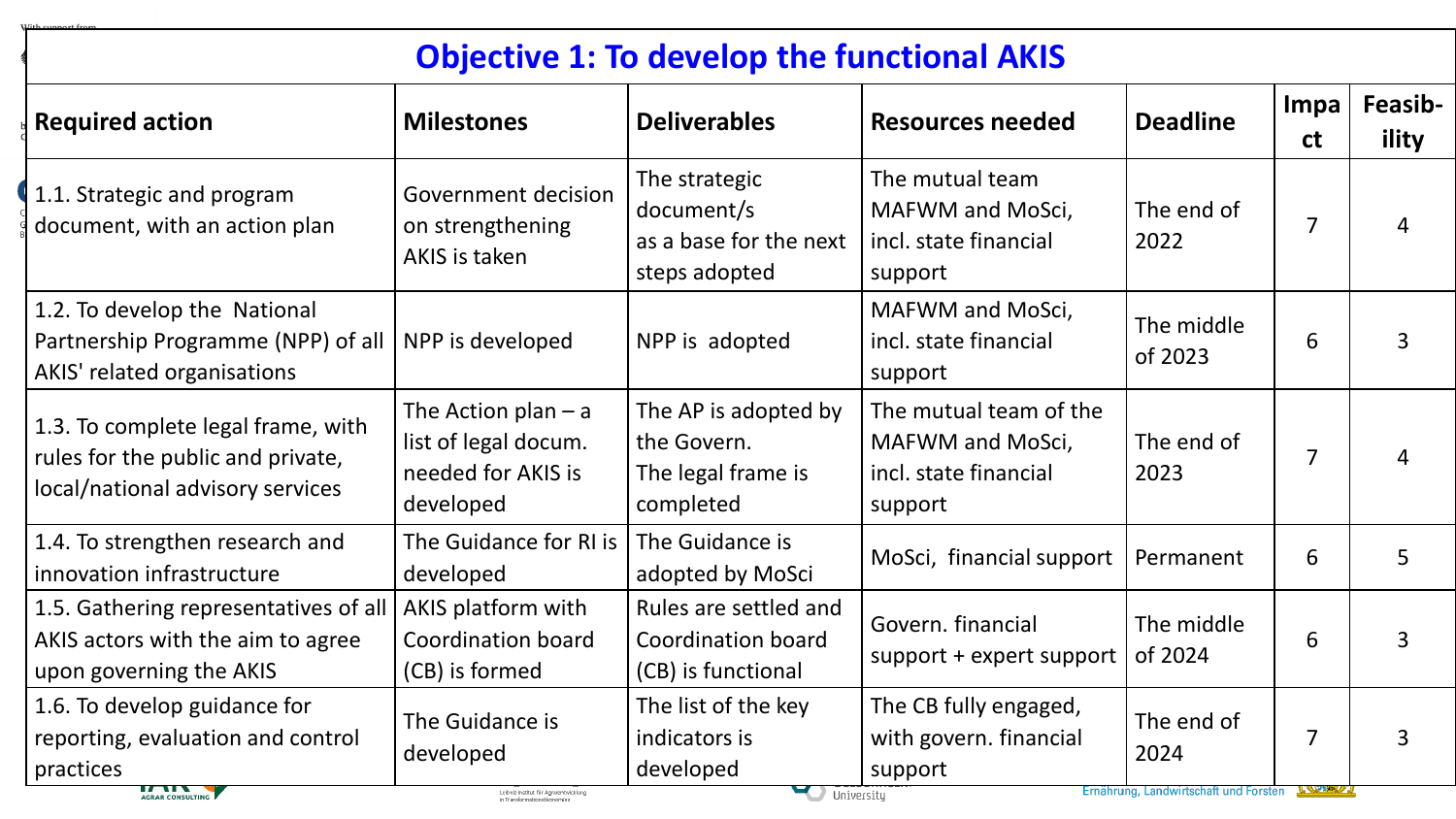#### **Objective 2: Establishment stronger links between AKIS actors, especially between the research and farming sector**

|          | <b>Required action</b>                                                                                                   | <b>Milestones</b>                                                                               | <b>Deliverables</b>                                                            | <b>Resources</b><br>needed                 | <b>Deadline</b>    | Impa<br><b>ct</b> | <b>Feasib-</b><br>ility |
|----------|--------------------------------------------------------------------------------------------------------------------------|-------------------------------------------------------------------------------------------------|--------------------------------------------------------------------------------|--------------------------------------------|--------------------|-------------------|-------------------------|
| Ge<br>Be | 2.1. Regular face-to-face exchange<br>thematic events and meetings between<br>research, farmers and advisors             | The knowledge and<br>innovat. hub is<br>established                                             | The hub operational rules are<br>adopted                                       | MoSci; MAFWM,<br>univers. support          | The end of<br>2023 | 6                 |                         |
|          | 2.2. Participation in the multi-actor<br>projects of HE, with focus on cross-<br>thematic and transdisciplinary approach | The rules of incentives<br>for the farm sector<br>participation in HE<br>projects are developed | Number of the HE projects<br>with farming sector<br>participation is increased | MoSci financial and<br>admin. support      | Permanent          | $\overline{7}$    |                         |
|          | 2.3. Innovative projects with stronger<br>involvement of young researchers                                               | The guidance of<br>incentives for YRs is<br>developed                                           | Number of innovative<br>projects with YRs particip. is<br>increased            | MoSci financial and<br>admin. support      | Permanent          | 6                 |                         |
|          | 2.4. The implementation of Smart<br>specialisation strategy                                                              | The S3 is developed and<br>adopted                                                              | Flagship initiatives are<br>functional                                         | MED - financial and<br>administer. support | The end of<br>2022 | 7                 | 5                       |
|          | 2.5. Close synergy between HE and IPARD                                                                                  | List of the research topics<br>relevant for IPARD is<br>developed                               | Number of the realised<br>projects relevant for IPARD is<br>increased          | <b>MoSci and MAFWM</b>                     | Permanent          | 5                 |                         |
|          | 2.6. To create fund for after-project<br>communication of innovative projects                                            | The document with key<br>elements of the fund<br>functioning is developed                       | The Fund document is<br>adopted<br>First fund users registered                 | MoSci financial and<br>administer. support | The end of<br>2023 | 6                 |                         |
|          | 2.7. To establish the operational groups                                                                                 | The first operational<br>groups are formed                                                      | Three OG are functional                                                        | MAFWM & MoSci, EU<br>support               | The end of<br>2023 | 6                 | 3                       |







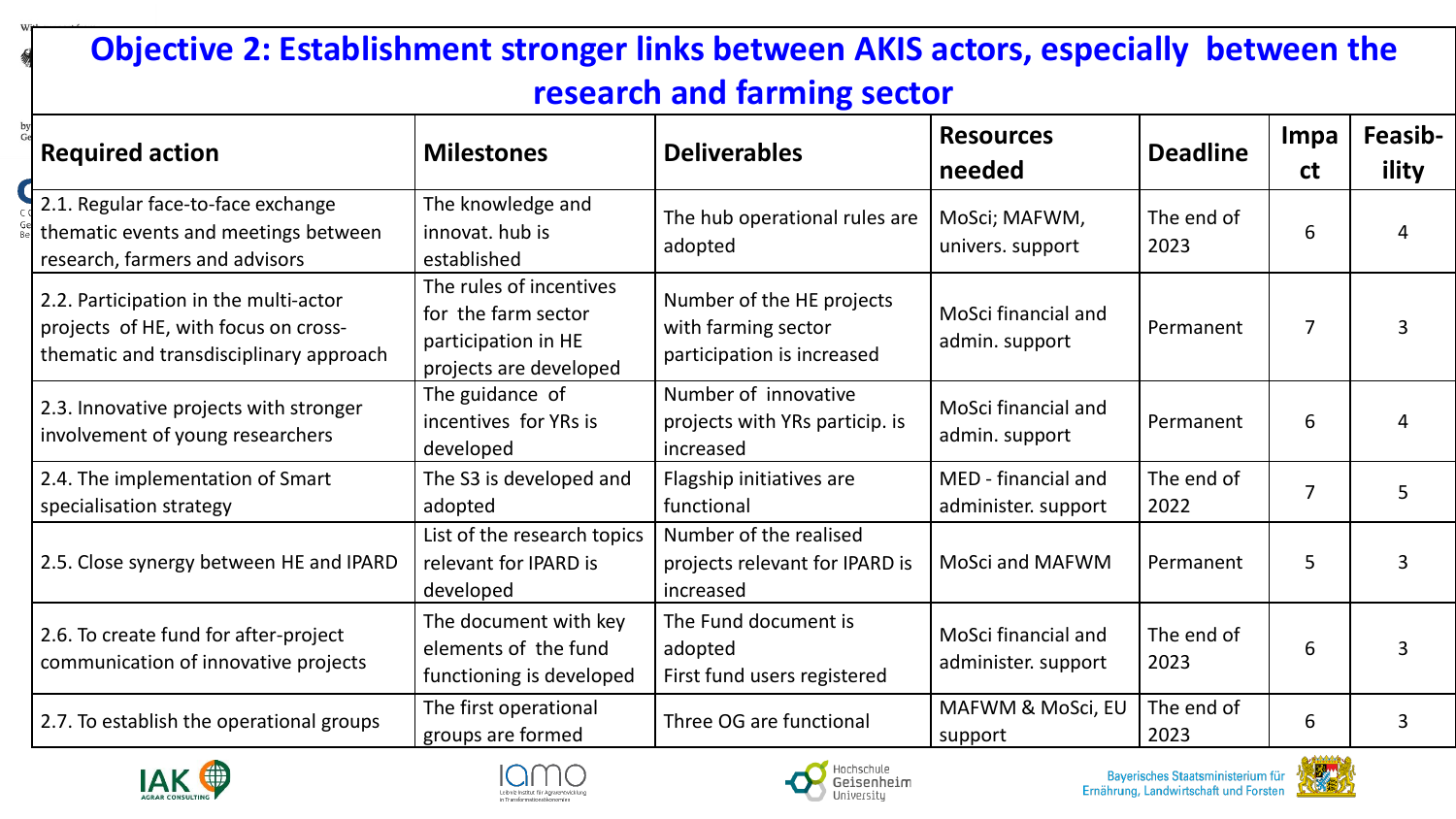| <b>Objective 3: Providing Extension service in agriculture being fully functional and meets</b><br>farmers' needs |                                                                                                                        |                                                                                             |                                                     |                                                                                |                |                  |
|-------------------------------------------------------------------------------------------------------------------|------------------------------------------------------------------------------------------------------------------------|---------------------------------------------------------------------------------------------|-----------------------------------------------------|--------------------------------------------------------------------------------|----------------|------------------|
| <b>Required action</b>                                                                                            | <b>Milestones</b>                                                                                                      | <b>Deliverables</b>                                                                         | <b>Resources</b><br>needed                          | <b>Deadline</b>                                                                | Impact         | Feasib-<br>ility |
| 3.1. Strengthening of the linear<br>knowledge transfer                                                            | The plan of the needs for<br>advisors is developed and<br>adopted                                                      | The plan is adopted and<br>implemented                                                      | <b>MAFWM</b><br>administr. support                  | The end of<br>2023                                                             | 5              | $\overline{4}$   |
| 3.2. Advisors acting as<br>innovation facilitators, capturing<br>future farmers needs                             | The rules of the incentives<br>for innovative advisors<br>are developed                                                | The reward system is<br>implemented<br>The number of rewarded<br>advisors is increased      | The MAFWM<br>administr. and<br>financial support    | The middle<br>of 2024                                                          | $\overline{7}$ | $\overline{3}$   |
| 3.3. To enhance the whole value<br>chain approach, bio-based chain                                                | The guidance with clear<br>instructions is developed                                                                   | New advisors from non-<br>primary production<br>sectors are recruited                       | <b>MAFWM</b>                                        | Permanent                                                                      | $\overline{7}$ | 3                |
| 3.4. Involvement of private<br>advisors in training and<br>information flows                                      | The rules for the private<br>advis. involv. are<br>developed                                                           | The rules are adopted                                                                       | <b>MAFWM</b>                                        | The middle<br>of 2024                                                          | 5              | 4                |
| 3.5. Country wide advisory<br>networks to share generated<br>knowledge after visits abroad                        | The network is<br>established                                                                                          | The periodical reports are<br>produced and publicly<br>available                            | <b>MAFWM</b><br>administr. and<br>financial support | The end of<br>2024                                                             | 5              | 4                |
| 3.6. Developing indicators of<br>quantitative monitoring<br>AGRAR CONSULTING                                      | The CB developed list of<br>the key indicators<br>Leibniz-Institut für Agrarentwicklung<br>in Transformationsökonomien | The key indicators are<br>used in the monitoring of<br>the advisors results<br>/ University | <b>MAFWM</b><br>& MoSci                             | The middle<br>of 2024<br><u> مستعدد – Ernamung, Lanuwirtschalt und Forsten</u> | 6              | 4                |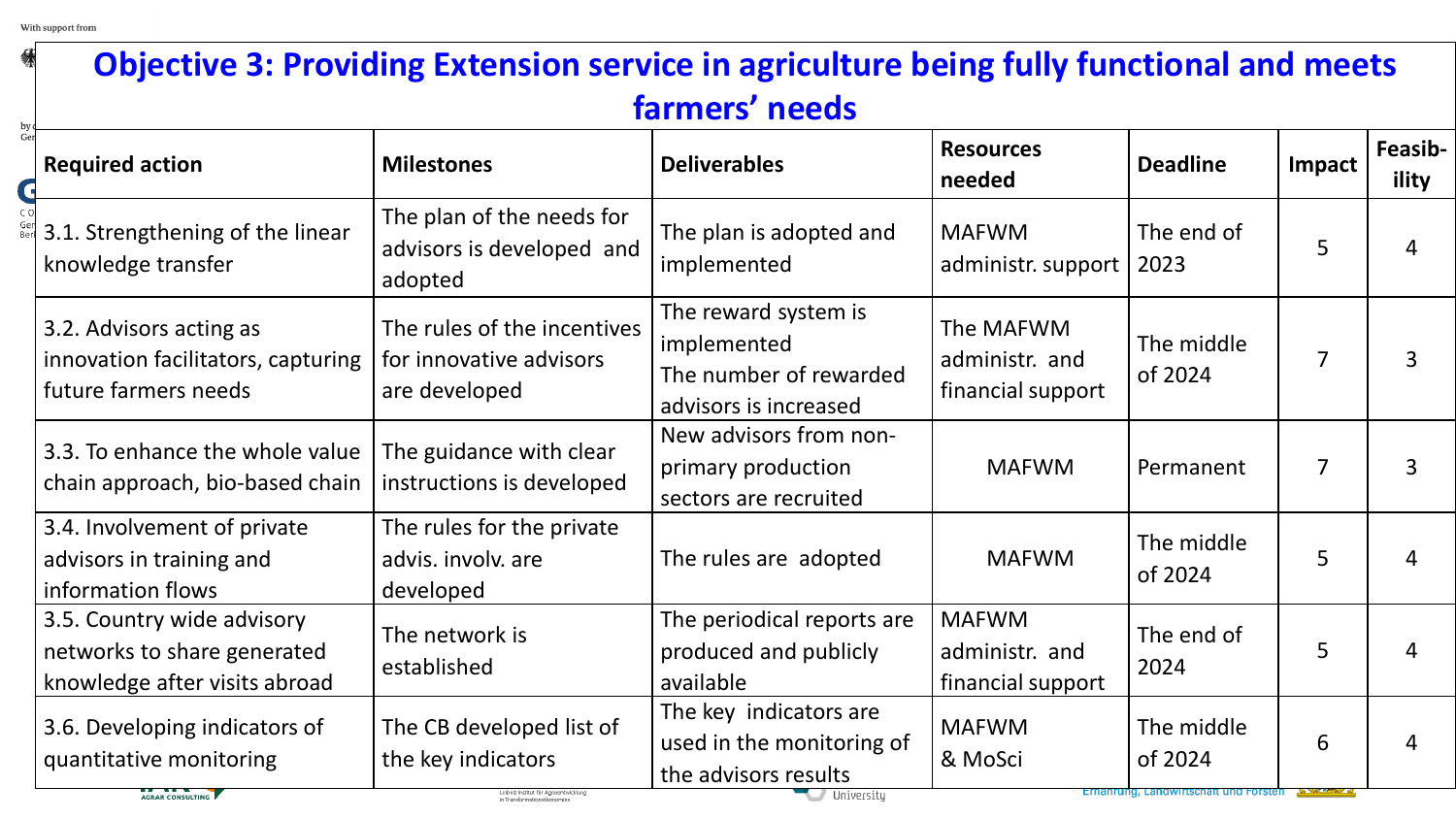绿心

#### **Objective 4: Capacity building of the key AKIS players**

| by de<br>Gerr<br>G | <b>Required action</b>                                                                            | <b>Milestones</b>                                                                         | <b>Deliverables</b>                                                                                 | <b>Resources</b><br>needed                          | <b>Deadline</b>       | Impact         | Feasib-<br>ility |
|--------------------|---------------------------------------------------------------------------------------------------|-------------------------------------------------------------------------------------------|-----------------------------------------------------------------------------------------------------|-----------------------------------------------------|-----------------------|----------------|------------------|
|                    | 4.1. Regular education, trainings,<br>lifelong learning accessible to<br>advisors and farmers     | The plan of education,<br>training and LLL of the<br>advisors is developed<br>and adopted | The plan is implemented<br>Trainings of the trainers,<br>workshops, demonstr.<br>are regularly held | The MAFWM                                           | The end of<br>2023    | 7              | 3                |
|                    | 4.2. Regular winter and summer<br>educational events (schools on spot<br>and demo trainings etc)  | The plan of winter and<br>summer schools is<br>developed and<br>adopted                   | The plan is implemented<br>- the schools are<br>regularly organised                                 | The MAFWM<br>together with<br>universities          | The end of<br>2024    | $\overline{7}$ |                  |
|                    | 4.3 Support methodological and<br>social competences of advisors                                  | The CB developed the<br>plan                                                              | The CB plan is being<br>implemented                                                                 | MAFWM & MED<br>and MoSci                            | The middle<br>2024    | 5              | 3                |
|                    | 4.4. Establishing the Licensing<br>advisory Program                                               | The legal frame $-$ rules<br>are developed                                                | The LAP is implemented                                                                              | <b>MAFWM</b><br>administr. and<br>financial support | The end of<br>2024    | 6              | 3                |
|                    | 4.5. To implement of mandatory<br>education for young farmers                                     | The education program<br>is developed                                                     | The EP is adopted and<br>implemented                                                                | MAFWM,<br>supported by EU<br>funds                  | The middle<br>of 2025 | 5              | 3                |
|                    | 4.6. International cooperation<br>providing the adoption of good<br>practices<br>AGRAR CONSULTING | The concise plan is<br>developed and<br>adopted                                           | Good practices are<br>presented at regularly<br>organised events                                    | MoSci supported<br>by the<br>universities           | The middle<br>of 2024 | 5              |                  |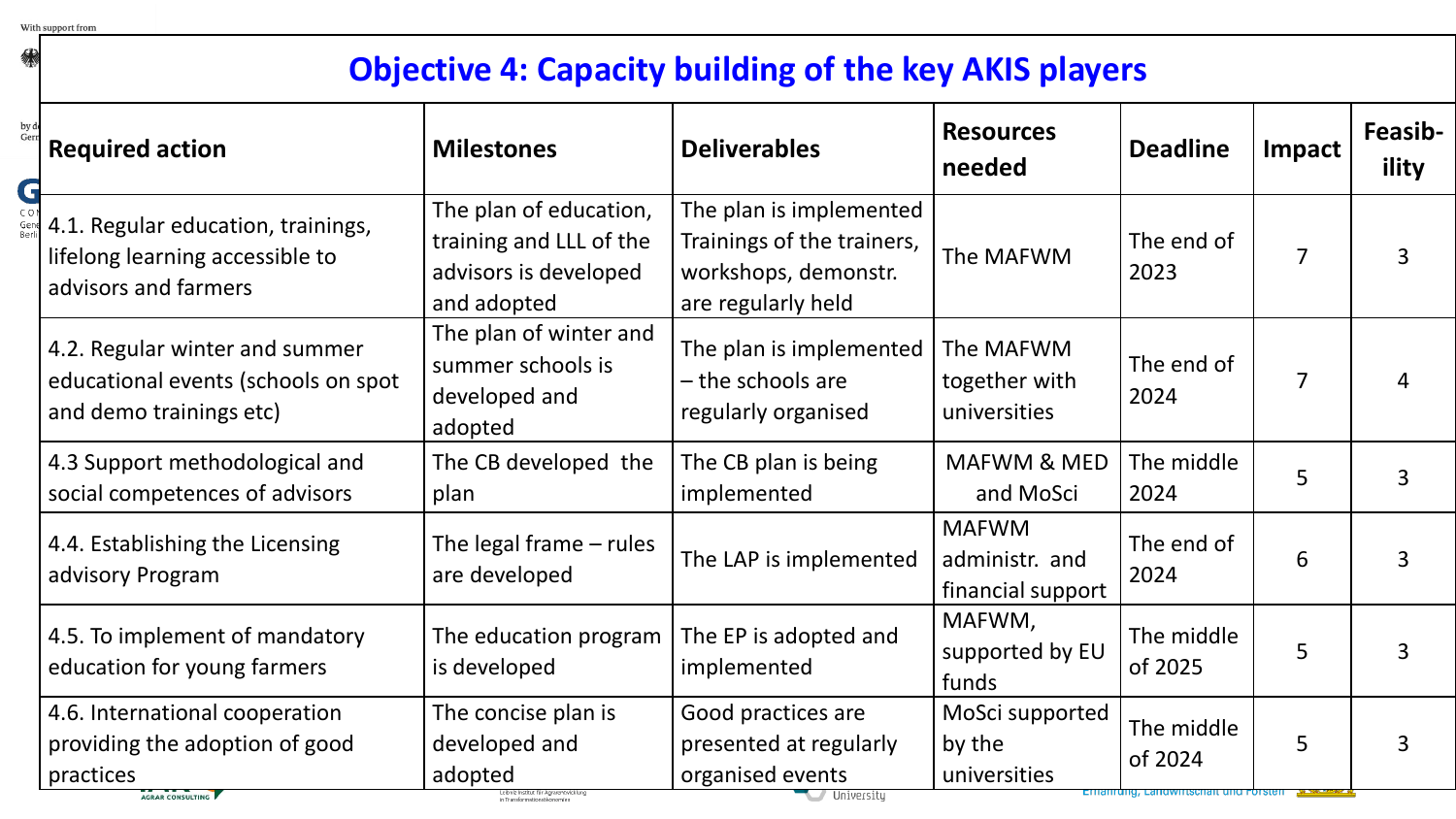Federal Ministry

#### **Objective 5: Supporting digital transition in agriculture**

| by deci<br>Germa               |                                                                                                        |                                                                                         |                                                                       |                                             |                       |              |                  |
|--------------------------------|--------------------------------------------------------------------------------------------------------|-----------------------------------------------------------------------------------------|-----------------------------------------------------------------------|---------------------------------------------|-----------------------|--------------|------------------|
| GI<br>CON:<br>Genera<br>Berlin | <b>Required action</b>                                                                                 | <b>Milestones</b>                                                                       | <b>Deliverables</b>                                                   | <b>Resources</b><br>needed                  | <b>Deadline</b>       | <b>Impac</b> | Feasib-<br>ility |
|                                | 5.1. To interlink all public data to<br>enable additional services, GIS<br>/LPIS, soil, animal welfare | The fund for innovations<br>(MFI) developed the<br>knowledge and innovation<br>platform | The platform is<br>functional, public<br>data are accessible          | MED (MFI),<br>donor support                 | The end of<br>2024    | 7            |                  |
|                                | 5.2. To build knowledge that are<br>interactive and quality checked,<br>and use common standards       | Clear guidance on the<br>data flows is developed                                        | The AKIS players<br>widely use data from<br>the platform              | MED (MFI), EU<br>and other donor<br>support | The end of<br>2025    | 6            |                  |
|                                | 5.3. To set up forum to discuss how<br>to manage the digital transition                                | The forum is established                                                                | Permanent dialogue<br>of the users is regular                         | The CB is in<br>charge                      | The middle<br>of 2025 | 5            |                  |
|                                | 5.4. To organise trainings on digital<br>skill for advisors and farmers                                | The guidance with the<br>instructions is developed                                      | The system is<br>functional -<br>Trainings are regularly<br>organised | MAFWM & MFI,<br>EU support                  | The end of<br>2025    | 6            |                  |







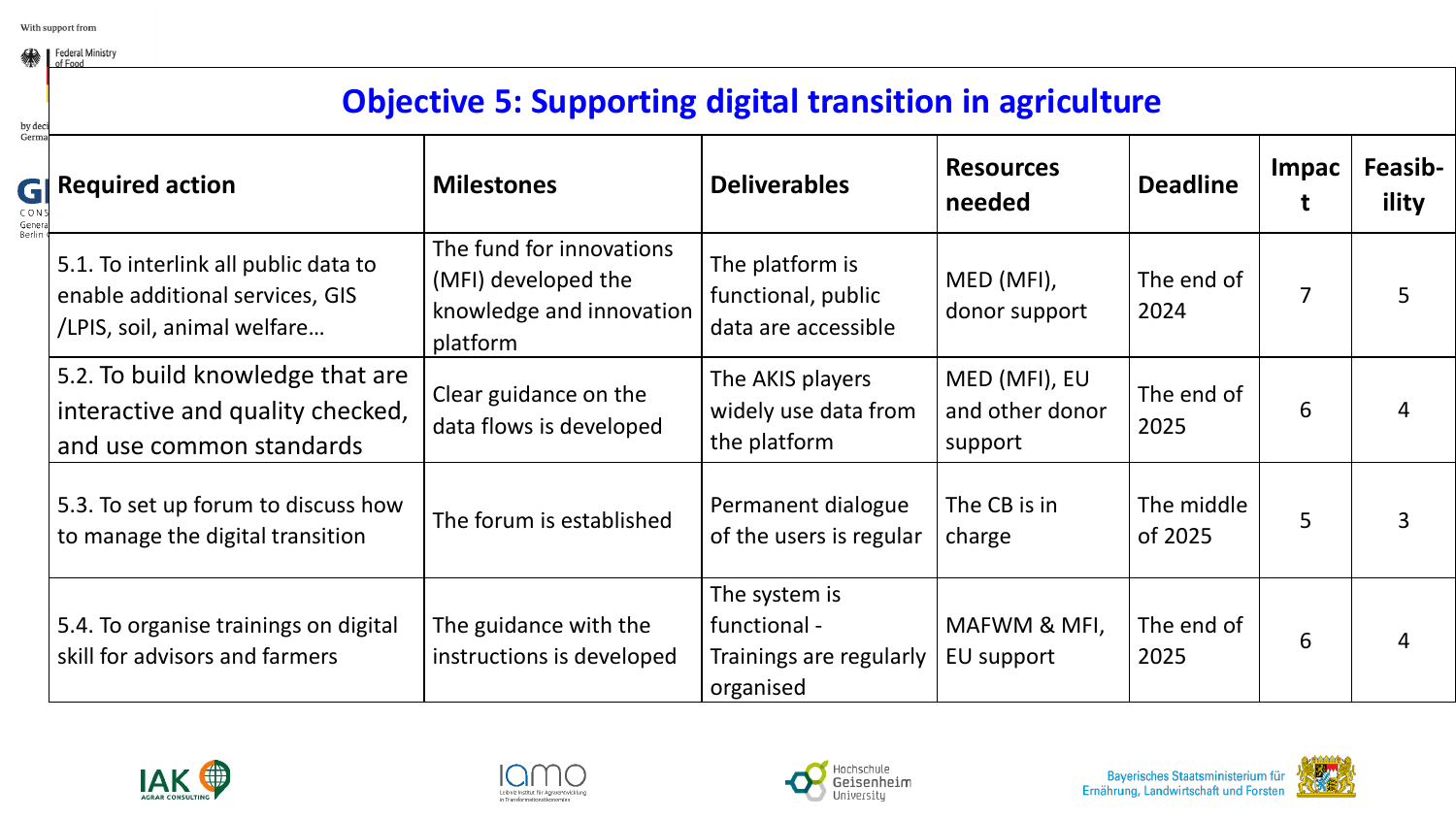Federal Ministry

#### **Objective 6: Raising public awareness on the importance of AKIS**

| by deci<br>Germa             |                                                                                                                                |                                                                                           |                                                                                                                                       |                            |                       |        |                  |
|------------------------------|--------------------------------------------------------------------------------------------------------------------------------|-------------------------------------------------------------------------------------------|---------------------------------------------------------------------------------------------------------------------------------------|----------------------------|-----------------------|--------|------------------|
| GI<br>CON<br>Gener<br>Berlin | <b>Required action</b>                                                                                                         | <b>Milestones</b>                                                                         | <b>Deliverables</b>                                                                                                                   | <b>Resources</b><br>needed | <b>Deadline</b>       | Impact | Feasib-<br>ility |
|                              | 6.1 Strengthening rural multi-actor<br>innovation networks, incl. informal<br>knowledge exchange                               | The network is<br>established, the rules<br>of functioning are<br>developed               | Gathering information,<br>promoting learning,<br>enhancing farmers role<br>in knowledge creation                                      | MAFWM and<br>universities  | The middle<br>of 2024 | 5      |                  |
|                              | 6.2. To provide budget for<br>dissemination of research and<br>innovations including infrastructure for<br>promoting knowledge | Guidance with support<br>instruments for<br>dissemin. of research<br>results is developed | The system is in place,<br>the project teams use<br>that budgetary support                                                            | MoSci and<br><b>MFI</b>    | The end of<br>2023    | 5      |                  |
|                              | 6.3. To improve coverage of<br>agricultural issues by mass media and<br>put agri-innovation in the spotlight                   | Memorandum of<br>understand. between<br>the CB and the national<br>RTV is signed          | <b>Regular Radio and TV</b><br>programs devoted to<br>the agrifood sector,<br>open discussions are on<br>the national public<br>media | The CB                     | Middle of<br>2023     | 5      |                  |







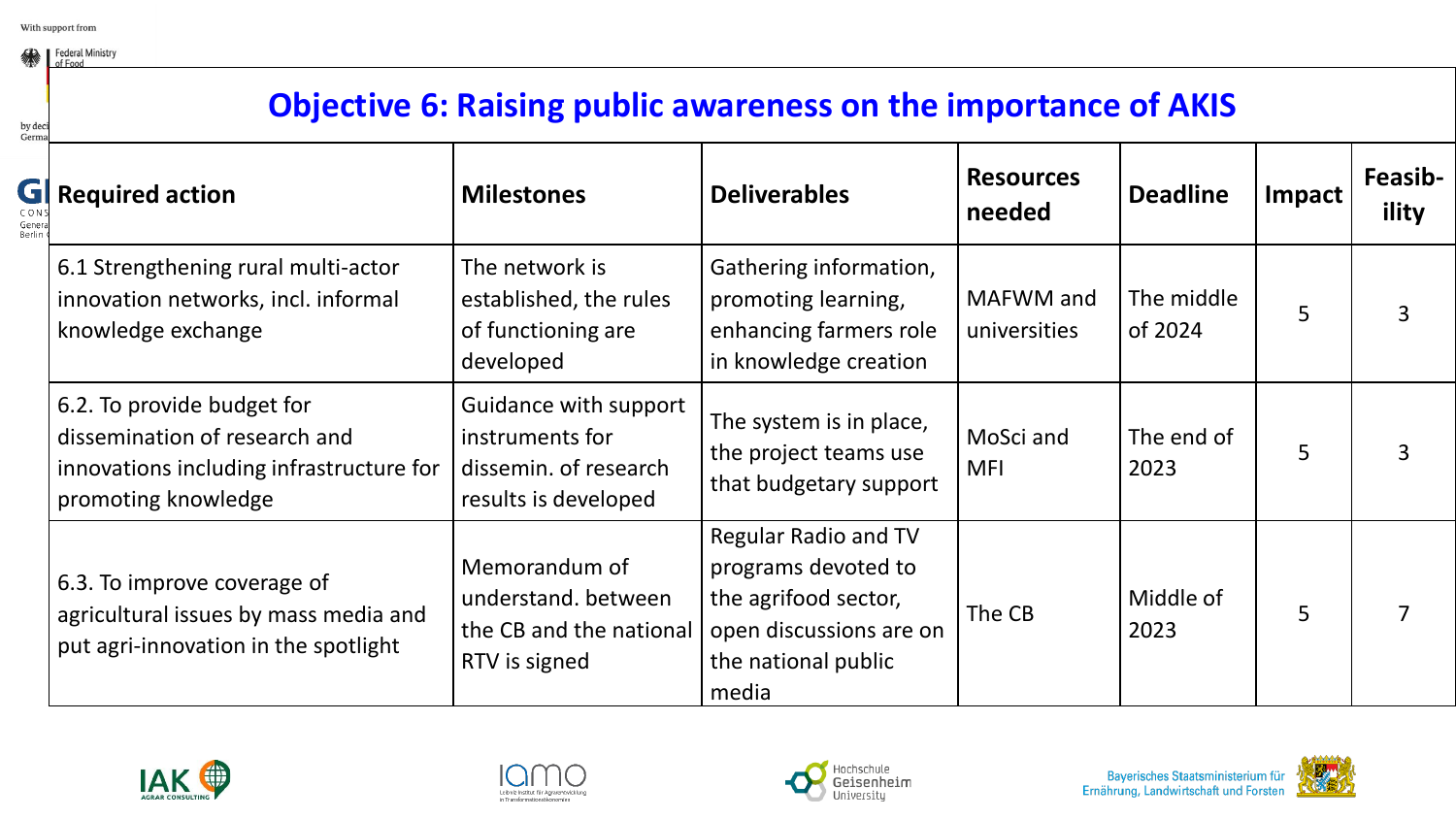







# Open issues

- To be a quite different from EU model in desinging AKIS is that innovation or ?
- What is about next generation of the advisors?
- What is AKIS in the line sector: forestry; agrotourism; handcrafting, even consumers?

3Cs are key words : **C**oordination; **C**ooperation and **C**ompatibility (of the policies at national level)